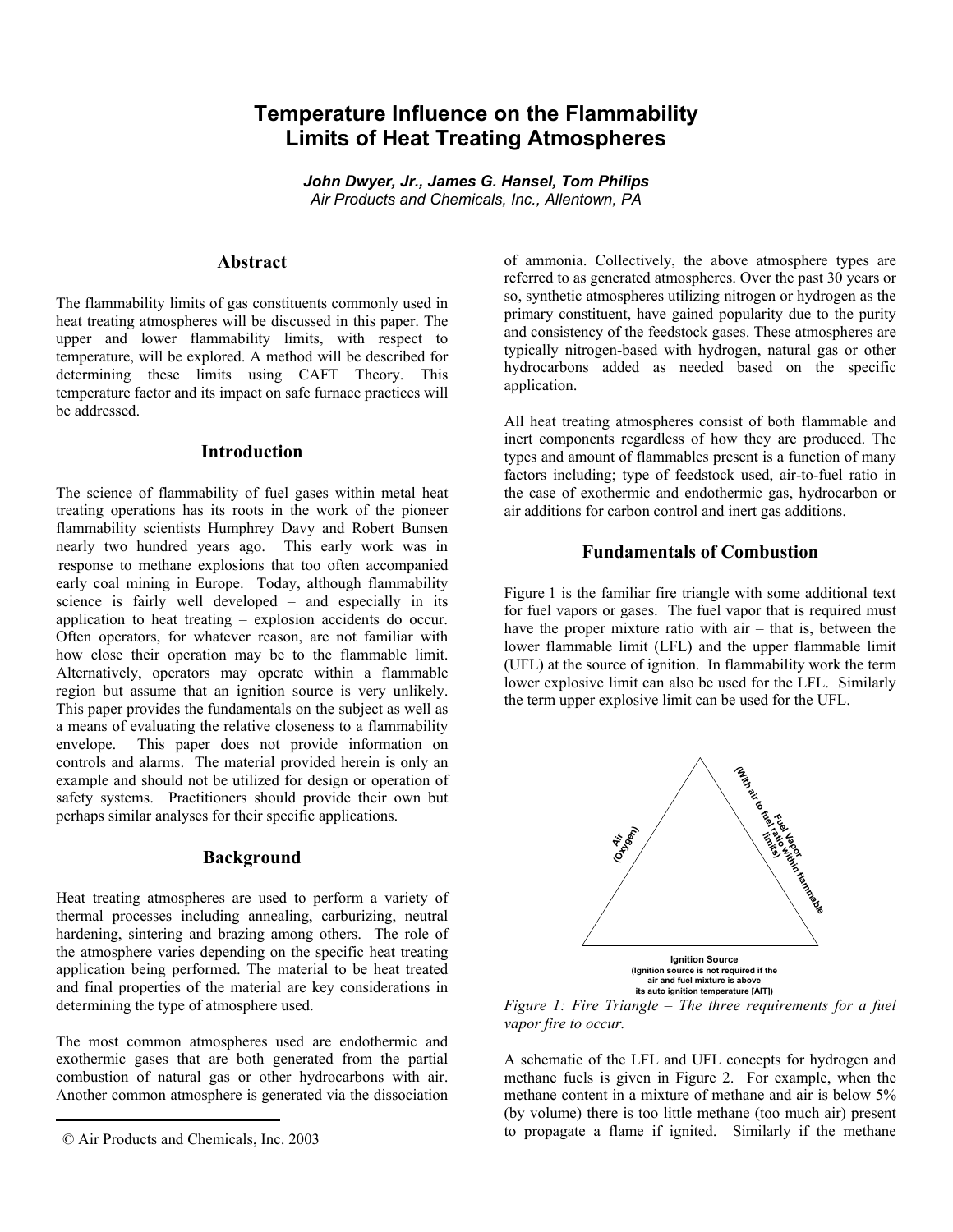content is greater than 15% there is too much methane (too little air) present to propagate a flame if ignited. Note the stoichiometric or chemically correct ratio of methane in air is 9.5%. At this ratio there is just sufficient air present to produce  $CO<sub>2</sub>$  and water vapor with no oxygen remaining.



*Figure 2: Concept of flammable limits for fuels in air.* 

Two other flammability concepts are important to understand:

#### **Measuring Flammable Mixtures**

A measured fuel vapor content in an air-fuel mixture only represents the fuel content at the location of the measurement and does not represent the fuel content throughout a volume unless the volume is well mixed. Fuel vapors and air do not mix well on their own. For example, in still air both hydrogen and natural gas are buoyant and initially rise to the upper region of the volume. Many industrial explosions have taken place, even though flammability measurements were taken at a specific location, because the fuel and air mixture was not uniform throughout a volume.

#### **Upward propagation of flames**

When flammability limit measurements are carried out it is easier for a flame to propagate upward (in a tube) when ignited at the bottom than to propagate downward when ignited at the top. In this case easier propagation is reflected in having a lower LFL in upward flame propagation than in downward flame propagation. For example at ambient conditions the listed LFL for methane in upward propagation is 5% and for downward propagation it is 6%. The LFL value is typically more conservative for upward propagation. For safety considerations it is universally agreed that the published measured LFL values be for upward propagation.

The addition of inert gases influences the LFL and UFL of a fuel-air mixture. Figure 3 reveals the effect of added inerts on the flammability of methane and air. The left side is the same as the methane side of Figure 2 but the right side of Figure 3 shows the effect of, for example, added nitrogen on the LFL and UFL and how a flammability envelope is generated. The far right portion of the envelope is termed the nose. At this

location the amount of nitrogen added is such that the LFL and UFL merge (at the nose) and methane-air-nitrogen mixtures to the right of the nose are not flammable. Inside the envelope the methane-air-nitrogen mixtures are flammable. Such envelopes are published for many individual fuels with several individual inerts (e.g.,  $N_2$ , Ar,  $CO_2$ ) at ambient conditions. Each inert has a unique envelope. The envelopes may be used for flammability prediction if they directly match the conditions present.



*Figure 3: Flammable limits of methane in air with and without added inert gases.* 

LFL and UFL values are published  $[1]$  for a significant number of fuels for ambient conditions [i.e. 20°C (68°F) and 760 mm Hg (14.7 psia)] because room conditions are the easiest conditions to create for flammability testing.

There are up to four classic (and complicating) conditions that typically arise in many combustion applications. When any one or more of these occur published LFL/UFL values alone are not of direct help in predicting flammability. Two of the four can typically occur in heat treating. The four conditions are:

•**Multiple Fuels.** When multiple fuels are present and this is the only one of the four possible complications present, LeChatelier's  $^{[2]}$  rule may be used to predict the LFL of the mixtures based upon the LFL values of the individual fuels.

•**Multiple Inerts.** This is a significant complication to predicting the flammability envelope since each inert has a different envelope. Fortunately all inerts except helium [due to its low molecular weight (hence buoyancy)] follow the calculated adiabatic flame temperature (CAFT) theory. A single envelope incorporating all the inerts present can be developed using this theory. The CAFT approach is described in the next section.

•**Elevated or Depressed Temperatures.** Air and fuel mixtures, which are above or below ambient temperature,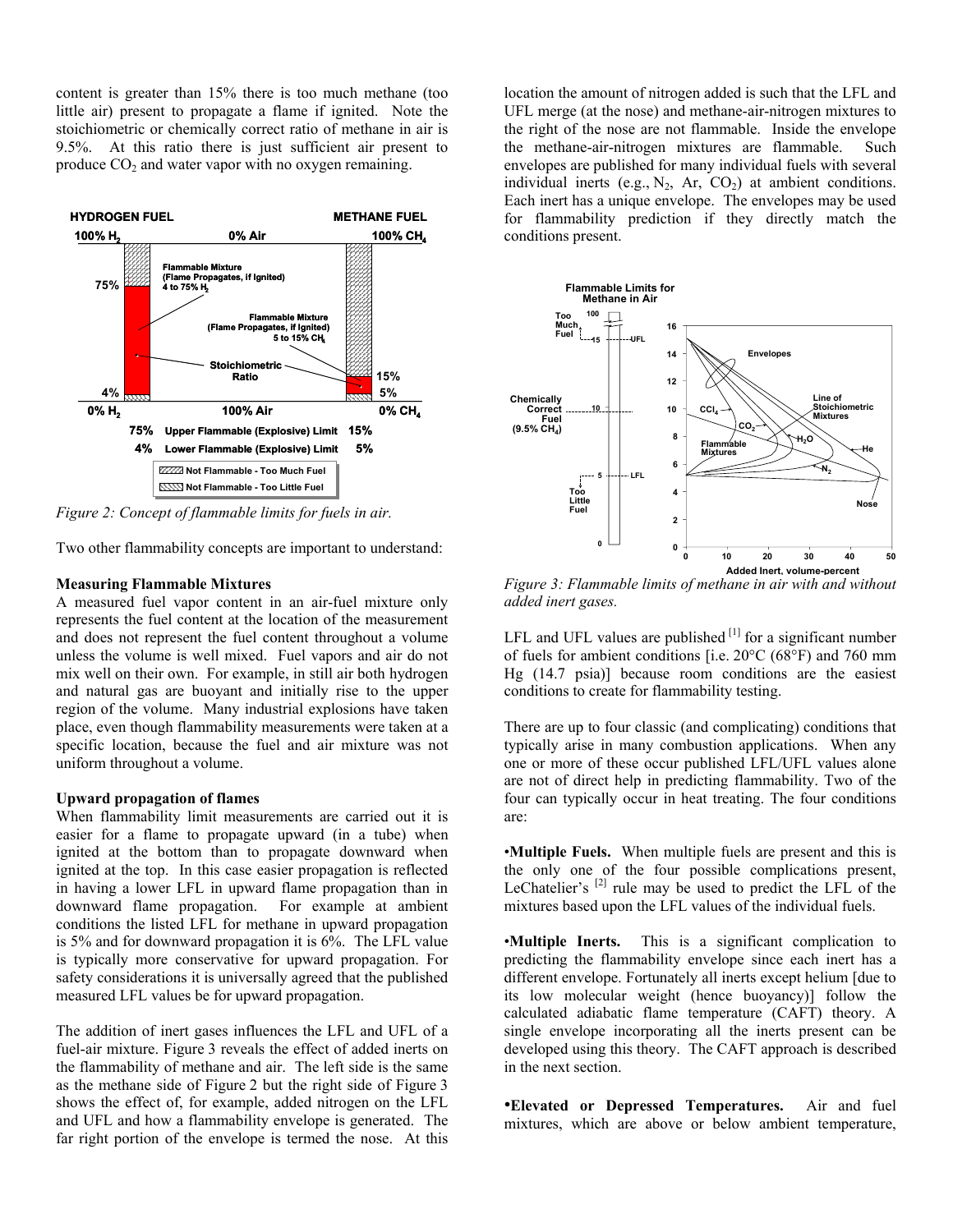require LFL, UFL and envelope data at those same temperatures. With few exceptions this data does not exist in the literature. Fortunately the effects of elevated or depressed temperatures follow the CAFT theory (assuming that all fuels and inerts remain as vapors and that the fuels do not decompose or self ignite at elevated temperatures).

•**Elevated Pressures.** This is a difficult complication for several reasons. The effect of pressure on LFL's, UFL's and envelopes does not follow CAFT theory. Some simple hydrocarbons tend to follow a logarithmic theory <sup>[3]</sup>. Further, published data on LFL's, UFL's and envelopes at elevated pressures tend to be rare. Fortunately almost all metal heat treating applications occur at essentially ambient pressure.

# **Flame Temperature as a Tool for Flammability Prediction**

Since flame temperature is a measure of the combustion energy of a fuel-air-inert mixture it must contain sufficient energy to propagate. CAFT of a mixture may be used to help predict if a mixture is flammable. The theory is simple. CAFT values are calculated for a variety of fuels at their published LFL, UFL, and nose locations. These CAFT values may be termed CAFT reference. If one then has an actual mixture of a fuel, inert and air that is in the vicinity of the published LFL, UFL or nose, one can calculate the adiabatic flame temperature, termed CAFT mixture. The following criteria are then used to predict the unknown flammability of the mixture.

If CAFT $_{mix}$  > CAFT $_{ref}$   $\rightarrow$  mixture is flammable (has sufficient energy) If  $CAPT_{mix} < CAPT_{ref} \rightarrow mixture$  is non-flammable (has insufficient energy)

CAUTION: A factor of safety must always be applied in any CAFT comparison.

The calculation of adiabatic flame temperatures is accomplished via software programs based upon equilibrium achieved through minimization of the Gibbs free energy in the fuel-oxygen reaction. The first published recognition of the CAFT theory as a means to help predict flammable limits was by Edgerton and Powling in  $1948^{[4]}$ . Hansel  $^{[5]}$  developed the CAFT theory into a comprehensive package involving over fourty fuels (single or multiple), multiple inerts, elevated pressures and temperatures. Subsequent publications by others  $[6, 7]$  are also based upon the CAFT theory.

The changes in the flammability envelope at, for example, elevated temperatures or the use of multiple inerts is essentially automatically compensated for in CAFT theory. The reason for the automatic compensation is simple: As the mixture temperature changes or the species of inerts change, it has been found that the CAFT reference valves are essentially unchanged. For the 5% LFL of methane as an example, if the

methane-air mixture temperature increases from 70˚F to 300°F, and the CAFT reference remains the same at 2212°F, the actual LFL will decrease to 4.5% because the higher starting temperature means that less combustion energy (i.e. fuel concentration in the mixture) is required to reach the same CAFT reference.

## **Tertiary Diagrams**

The type of diagram shown in the right side of Figures 3 can be used for flammability determinations. The fact that it is based upon a mixture of fuel, air and a variable amount of some inert is usually not as useful as a tertiary diagram which can handle any percentages of a fuel, oxygen and an inert (i.e. the diagram is not locked into the ratio of oxygen to nitrogen that is in air). Figure 4 is such a tertiary diagram for any ratio of hydrogen, oxygen and nitrogen at ambient conditions. Figure 4 is read as follows: The top (apex) of the triangle represents 100% hydrogen and the base of the triangle represents 0% hydrogen. A horizontal line representing 30% hydrogen, as an example, is shown as Line A. The lower left corner is 100% oxygen and the lower right corner is 100% nitrogen. A 30% oxygen mixture is shown as Line B and a 30% nitrogen mixture is shown as Line C. The center of the triangle is 33% hydrogen, 33% oxygen and 33% nitrogen. As an example Point D is 30% hydrogen, 27% oxygen and 43% nitrogen. Point E is air (0% hydrogen, 21% oxygen and 79% nitrogen).



*Figure 4: Tertiary diagram for hydrogen, oxygen and nitrogen (without flammability envelope).* 

Figure 5 provides the full tertiary diagram for hydrogen, oxygen and nitrogen including the flammability envelope for ambient conditions. Mixtures inside the envelope are flammable. Line  $F$  is drawn from air (Point  $E$  in Figure 4) to 100% hydrogen and thus any mixture of hydrogen and air alone must lie on Line F. Note the conventional LFL and UFL points for hydrogen in air (4% hydrogen and 75% hydrogen, respectively). Note also the LFL and UFL of hydrogen in oxygen (4% hydrogen and 94% hydrogen, respectively).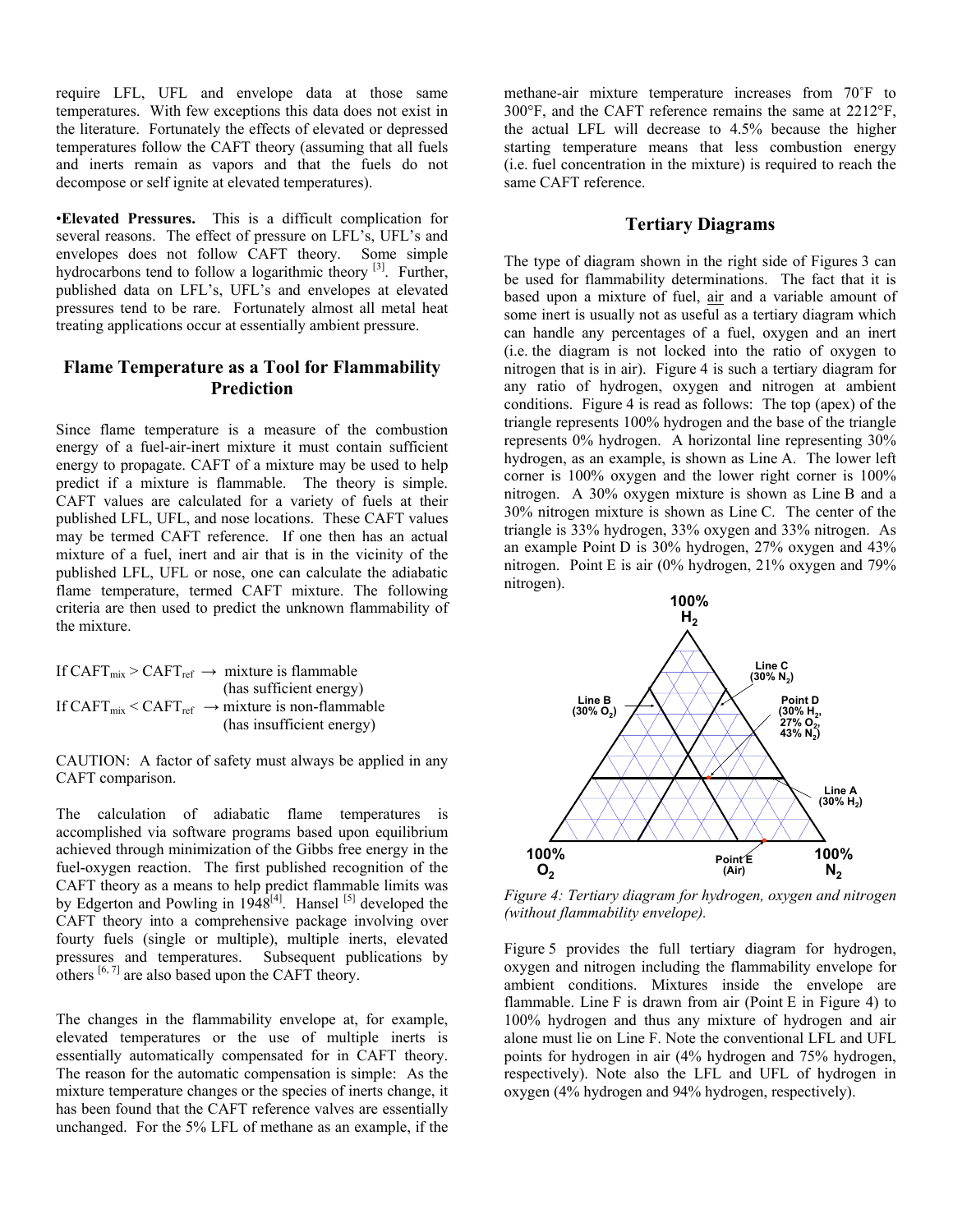

*Figure 5: Tertiary diagram for hydrogen, oxygen and nitrogen (with flammability envelope for ambient conditions).* 

# **Heat Treating Application of the Tertiary Diagram**

Virtually all heat treating applications are at atmospheric or ambient pressure. Thus the available ambient pressure flammability envelopes may be utilized. The main factors therefore are the composition of the gas and the temperature. If there is a single fuel, a single inert, and oxygen then the ambient pressure tertiary diagram can be adjusted for temperature. Figure 6, and specifically the 70°F envelope, represents the right hand portion of Figure 5 for hydrogen, nitrogen and oxygen, assuming that oxygen is the contaminant.



*Figure 6: Portion of right side of tertiary diagram for hydrogen, oxygen and nitrogen at elevated temperatures.* 

Temperature is the factor to be corrected for and this may be accomplished using the elevated or depressed temperature description above. Three CAFT reference temperatures are known. The LFL in air is 676°F, the UFL in air is 1760°F, the

nose is 824°F and the stoichiometric point on the envelope is 1621°F. Working first at the LFL in air the temperature rise (energy) to reach 676°F from 70°F is  $676 - 70 = 606$ °F. If the initial temperature was 200°F, as an example, the temperature rise necessary would be  $676 - 200 = 476$ °F and the fraction of the 4% LFL required would only be  $476/606$  x  $4 = 3.1\%$ . Thus the LFL at 200°F would be approximately 3.1% as shown on the diagram. Similarly the 300˚F through 800°F lines may be drawn.

For the nose the CAFT reference is 824°F and the rise is 824 –  $70 = 754$ °F. The  $200$ °F through  $700$ °F points may be calculated as fractions of 4% hydrogen in the ratio, similar to the LFL case. A note of caution is necessary. The minimum auto ignition temperature of hydrogen in air is 968°F. This usually corresponds to roughly stoichiometric mixtures in air for most fuels. Thus at or near 968°F one has to assume that the hydrogen-nitrogen-oxygen mixture may self-ignite. At or about this temperature it may be assumed that any mixture of hydrogen, oxygen and nitrogen react until either the hydrogen or the oxygen is completely consumed. Thus mixture temperatures at or above 968°F in the figure are not relevant. CAUTION: Self-ignition is not guaranteed at the minimum AIT. Consult NFPA 86C for guidance on assuring selfignition.

For the UFL the CAFT reference is 1760˚F and the 200˚F through 900°F points may be plotted as shown. They are based upon an **oxygen** concentration of 5% for the ratio. Finally, the stoichiometric CAFT reference is 1621°F. The 200˚F through 900°F points are shown. They were based upon either 10% hydrogen or 5% oxygen since the stoichiometric ratio is  $H_2 + \frac{1}{2} O_2$ .

### **Summary and Conclusion**

The flammability limits for numerous fuels, including those typically found in heat treating atmospheres, are very well understood and documented in the literature. Unfortunately, the data available almost always applies to ambient temperature and pressure conditions. The method described in this paper can be used for predicting flammability at elevated (or depressed) temperatures utilizing CAFT Theory.

With few exceptions, the flammability envelope is expanded as temperature increases. The most important consequence this has for heat treating applications is the suppression of the lower flammability limit (LFL).